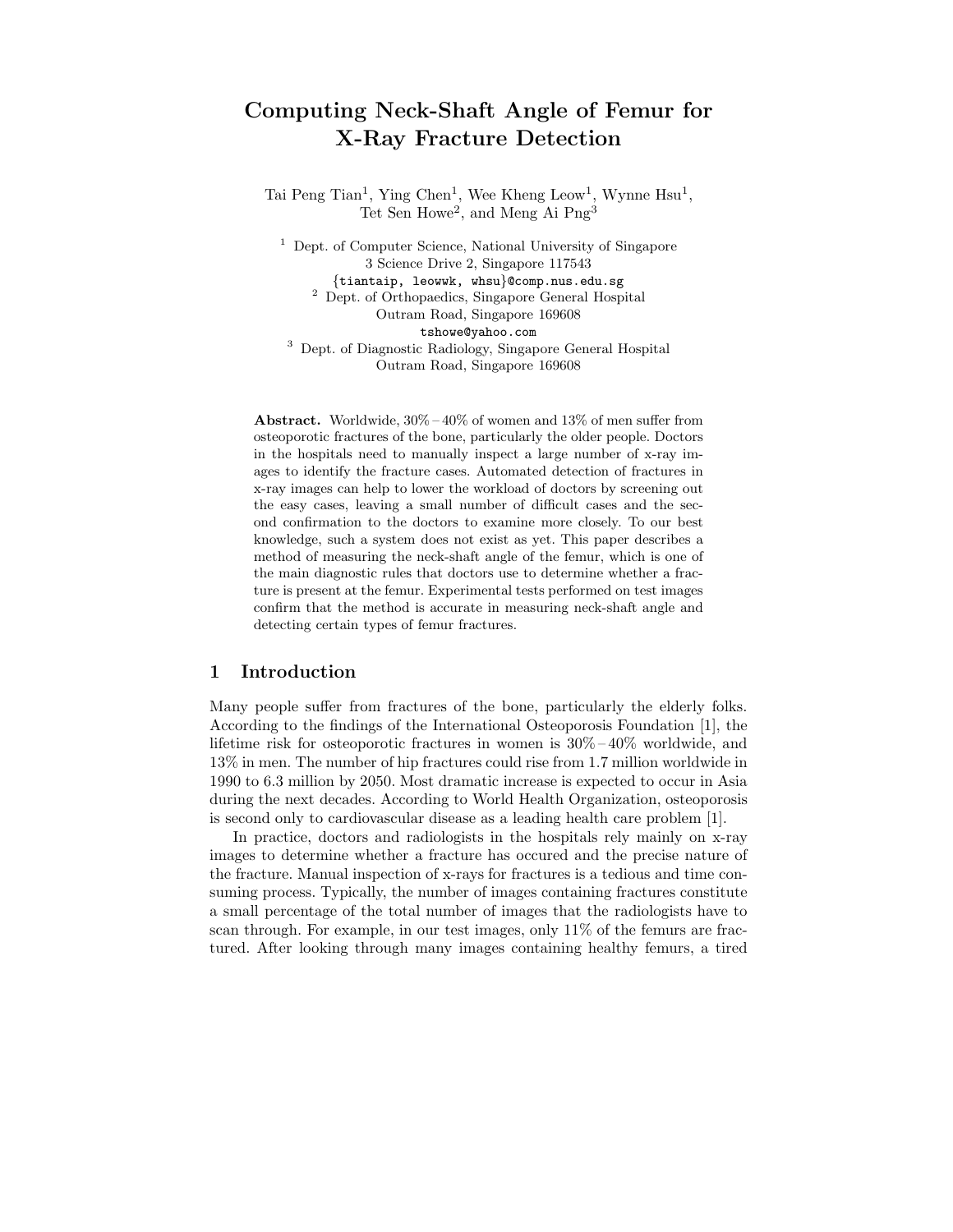

Fig. 1. Neck-shaft angle is the angle made by the shaft axis (solid line) and the neck axis (dashed line) of the femur.

radiologist has been found to miss a fractured femur among the many healthy ones. As some fractures are easier to identify than others, an automated fracture detection system can assist the doctors by performing the first examination to screen out the easy cases, leaving a small number of difficult cases and the second confirmation to the doctors. Automated screening of both healthy and fractured cases can thus relieve some of the labor intensive work of the doctors and help to improve the accuracy of their diagnosis. Therefore, this computer vision application is extremely useful for clinicians and is now feasible because all clinical radiology is going digital. Digital x-ray images are now routinely captured using digital x-ray machines.

Among the various fracture incidents, common hip fractures of the femur account for the largest proportion of fracture cases. One of the main diagnostic rules that doctors use to detect femur fracture is by assessing the distortion of the so-called *neck-shaft angle*, that is, the angle between the shaft and the neck axes (Fig. 1). The neck-shaft angle of a healthy adult femur is about 120 to 130 degrees. A large discrepancy from the healthy neck-shaft angle would indicate a possibility of fracture. Thus, this article focuses on the automated measurement of neck-shaft angle of the femur in an x-ray image and uses the measured angle to determine whether a fracture has occurred.

At first glance, it may seem that automated measurement of neck-shaft angle is a trivial task for a computer. However, it turns out to be far from trivial, especially for fractured femurs. The femoral neck usually appears as a very short segment in an x-ray image. Correct localization of the neck is a very difficult task. For certain types of fractured femurs, the necks are crashed and do not even appear on the x-ray images (Fig.  $2(c, d)$ ). To overcome this problem, we define the neck axis to be the axis of symmetry of the 2D contour of the femoral head and neck, and applies an optimization algorithm to determine the best fitting symmetry axis (Section 3).

# 2 Related Work

So far, we have not come across any published work on the computer automated detection of fractures in x-ray images. The closest related methods used nonvisual methods to detect fractures. For example, Ryder et al. analyzed acoustic pulses as they travel along the bone to determine whether a fracture has oc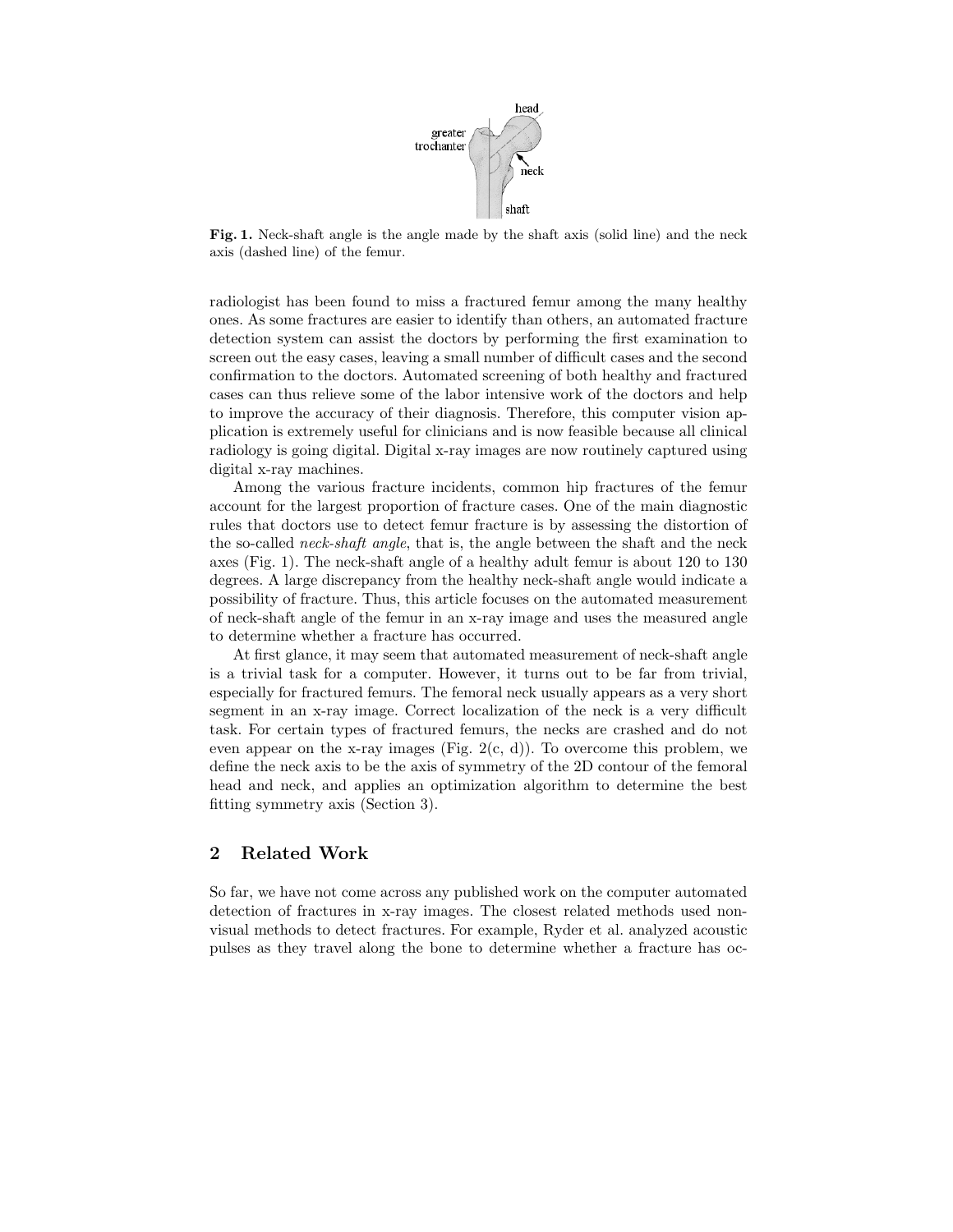curred [2]. Kaufman et al. applied a neural network model to analyze mechanical vibration [3] whereas Singh and Chauhan measured electrical conductivity [4].

Most of the research efforts related to orthopaedics have instead been focused on the detection of osteoporosis (e.g., [5–7]). These methods of detecting osteoporosis usually assume that an area of interest is provided by the operator. So, there is no need to automatically detect the contour of the bones under examination. The image analysis required for the detection of osteoporosis is, therefore, simpler than that for fracture detection.

There are substantial amount of work on the analysis of tubular structures such as blood vessels and lung bronchi. In the analysis of these small structures, it is reasonable to assume certain relationship between image intensity and the position on the structure. For example, the cores method [8] and the ridge detection method [9] have been applied to 2D images to find intensity ridges which correspond to the medial lines of vessels. However, the femur is a large structure with complicated internal structure, which shows up as complex texture patterns in an x-ray image. So, standard method of analyzing tubular structures cannot work on the x-ray images of femurs.

## 3 Fracture Detection Method

Our method of detecting fractures in the femur consists of three stages: (1) extraction of femur contour, (2) measurement of neck-shaft angle, and (3) classification of femur based on measured neck-shaft angle. The extraction of femur contour in stage 1 is performed using a combination of algorithms, namely Canny edge detection and Hough transform for detecting significant straight line and curve features, and active contour mode (i.e., elastic snake) [10] with Gradident Vector Flow (GVF) method [11] to snap on to the continuous femur contour based on the line and curve features detected. Due to space limitation, this paper will focus on stage 2 (Section 3.1) of the process. Stage 3 will be discussed together with the experimental results (Section 4).

#### 3.1 Measurement of Neck-Shaft Angle

To measure the neck-shaft angle, we have to recover the shaft axis and the neck axis. However, standard algorithms, such as the medial axis transform, are too sensitive to the noise along the contour, and they fail completely to extract the neck axis especially for fractured femur where the neck is crushed and distorted. Instead, a more robust algorithm that exploits the shape of the femur is used.

Computing the Shaft Axis. Note that the contour lines along the femoral shaft are almost parallel. If lines normal to the shaft contours are drawn from one side of the shaft to the opposite side, then the mid-points of the normal lines would be aligned with the shaft axis. We call these normal lines *level lines* as each line denotes a level along the shaft. (Note that our "level lines" are different from the well-known "level set" algorithm.) It turns out that level lines can also be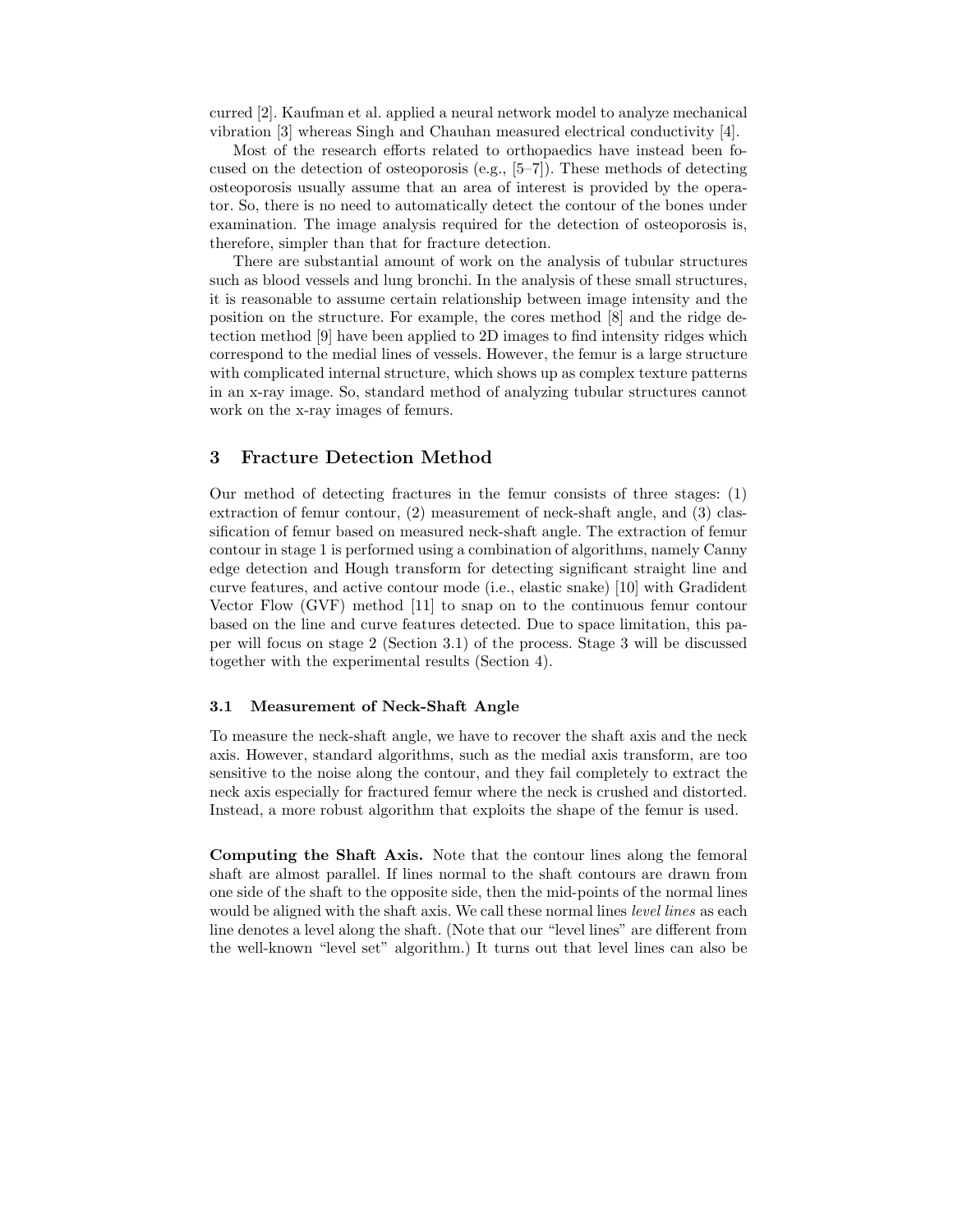

Fig. 2. (a) Level lines found in the femur contour. (b) Mid-points of the level lines at the shaft are oriented along the shaft axis. (c, d) The neck contours are compressed or absent in these fractured femurs.

found eminating from the femoral head, passing through the approximate center of the head, and ending at the lower part of the greater trochanter. Whereas the level lines at the shaft are perpendicular to the shaft axis, those at the neck are parallel to the neck axis.

Instead of computing all possible level lines, we compute only those that intersect the snake points. First, the unit normal vector  $\mathbf{n}_i$  of snake point  $\mathbf{p}_i$  is computed by applying Principal Component Analysis (PCA) on a neighborhood of snake points centered at point  $\mathbf{p}_i$ . The first eigenvector of PCA would be tangential and the second eigenvector normal to the contour at point  $\mathbf{p}_i$ . Then, a line  $l(\mathbf{p}_i, \mathbf{p}_j)$  joining points  $\mathbf{p}_i$  an  $\mathbf{p}_j$  is a level line if it is parallel to the normals  $n_i$  and  $n_j$ , i.e.,

$$
|\mathbf{n}_i \cdot \mathbf{n}_j| \approx \frac{|(\mathbf{p}_i - \mathbf{p}_j) \cdot \mathbf{n}_i|}{|\mathbf{p}_i - \mathbf{p}_j|} \approx \frac{|(\mathbf{p}_i - \mathbf{p}_j) \cdot \mathbf{n}_j|}{|\mathbf{p}_i - \mathbf{p}_j|} \approx 1.
$$
 (1)

In the current implementation, two orientations  $v_1$  and  $v_2$  are considered similar i.e.,  $|\mathbf{v}_1 \cdot \mathbf{v}_2| \approx 1$  if  $|\mathbf{v}_1 \cdot \mathbf{v}_2| \ge 0.98$ .

Figure 2(a) shows an example of the level lines found in the femur contour. The level lines at the shaft can be easily isolated from the other level lines because they are short and are located at the lower half of the image. Given the shaft level lines, the mid-points of the level lines are computed (Fig. 2b) and a straight line is fitted through the mid-points to obtain the shaft axis.

Computing the Neck Axis. Figure 2(a) shows that there are several bundles of level lines within the femoral head and neck region. An adaptive clustering algorithm similar to that in [12] is applied to cluster the level lines into bundles according to two criteria: (1) the lengths of the lines, and (2) the mid-points of the lines. Level lines with similar lengths and whose mid-points are close to each other are clustered into a bundle. The algorithm is adaptive and it can compute the appropriate number of bundles required. After clustering, the bundle with the largest number of long level lines is chosen and the mean direction of the level lines is computed to approximate the orientation of the neck axis.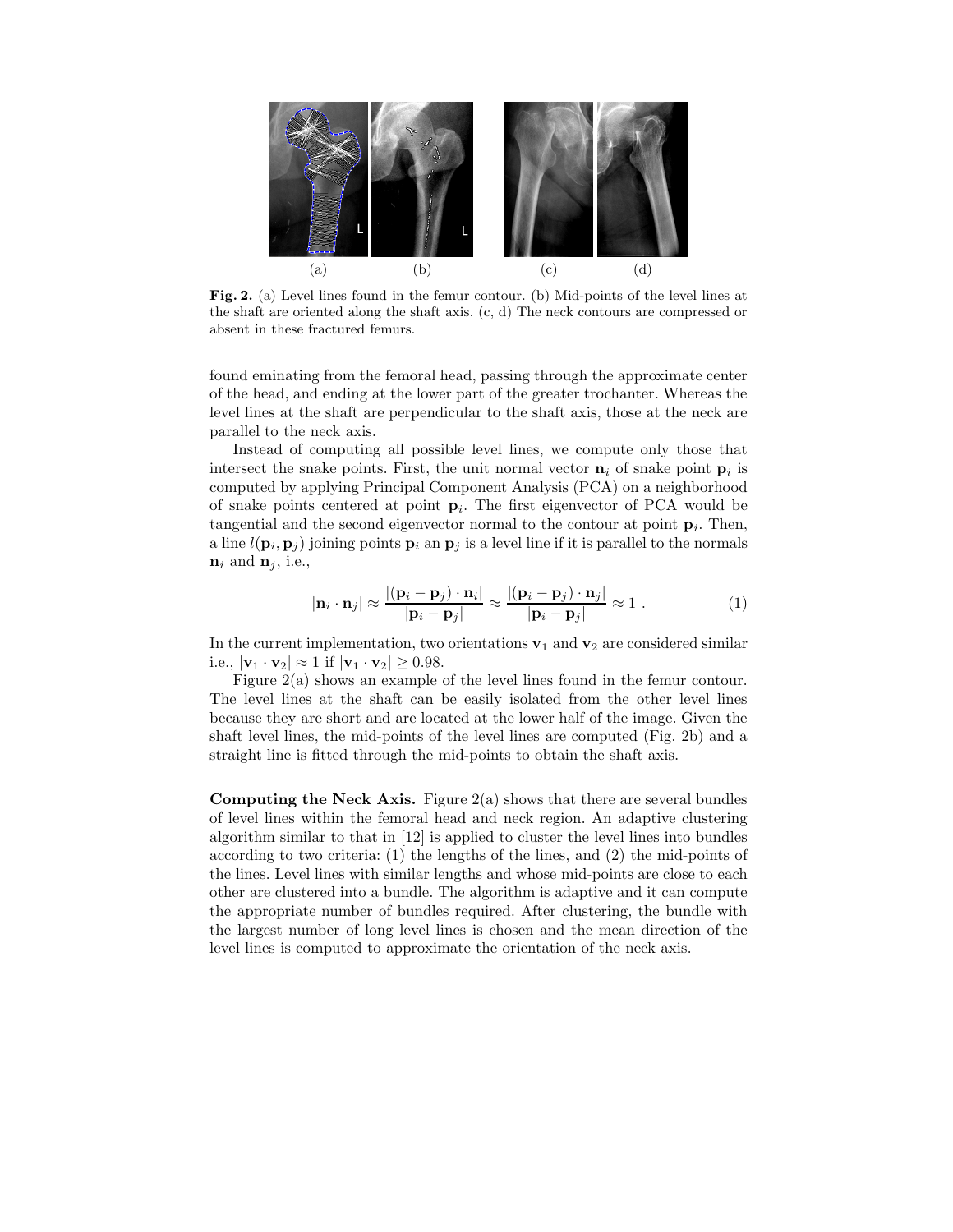The above algorithm works well for healthy femur. However, for fractured femur whose neck is crushed, the contours of the neck may not even exist (Fig.  $2(c,$ d)), complicating the problem of determining the neck axis. To obtain a more accurate estimation of the neck axis, an optimization algorithm is applied to compute the axis of symmetry of the femoral head and neck given the initial estimate obtained using the algorithm described above. Before computing the axis of symmetry, the femur contour is first smoothed with a 1-D Gaussian filter to remove noise along the contour. The  $\sigma$  value of the Gaussian should be large enough to produce smooth contour at the head and neck regions but not too large that the shape of the contour is severely distorted. In the current implementation, a  $\sigma$  value of 5 is used.

The general idea of computing axis of symmetry is to find a line through the femoral head and neck such that the contour of the head and neck coincides with its reflection about the line. Given a snake point  $\mathbf{p}_k$  along the head contour, the mid-point  $\mathbf{m}_i$  along the line joining snake points  $\mathbf{p}_{k-i}$  and  $\mathbf{p}_{k+i}$  is computed. That is, we obtain a midpoint for each pair of snake points on the opposite sides of  $\mathbf{p}_k$ . Then, a line  $l_k$  is fitted through the midpoints  $\mathbf{m}_i$  to obtain a candidate axis of symmetry. If the contour is perfectly symmetrical, and the correct axis of symmetry is obtained, then each contour point  $\mathbf{p}_{k-i}$  is exactly the mirror reflection of  $\mathbf{p}_{k+i}$ . So the fitting error  $E_k$  for  $l_k$  is

$$
E_k = \frac{1}{n} \sum_{i=-n/2}^{n/2} |\mathbf{p}_{k+i} - \mathbf{p}'_{k-i}|
$$
 (2)

where  $\mathbf{p}'_{k-i}$  is the reflection of  $\mathbf{p}_{k-i}$  about  $l_k$ .  $E_k$  indicates how well is  $l_k$  and axis of symmetry. The best axis of symmetry is a line  $l_t$  that minimizes  $E_k$ . This procedure can be completed in  $O(n^2)$  time where n is the number of snake points along the head and neck contour.

In the current implementation, the extent of the neck-head contour is empirically determined to be 40 snake points each to the left and right of a given snake point on the femoral head. The start position of the optimization algorithm is the snake point that is closest to the approximate neck axis computed in the previous stage using the level-line method. 20 snake-point positions to the left and right of the start position are considered in finding the best-fitting position and orientation of the neck axis.

## 4 Experimental Results

63 images each with a left and a right femur were used as the training images. The neck-shaft angles of these 126 femurs were computed and the decision threshold that minimized the number of detection error was determined (Fig. 3). This threshold was determined to be 116<sup>°</sup>, i.e., femurs with neck-shaft angles smaller than  $116°$  were classified as fractured. This threshold value was used for classifying the other 160 test images containing a total of 320 femurs.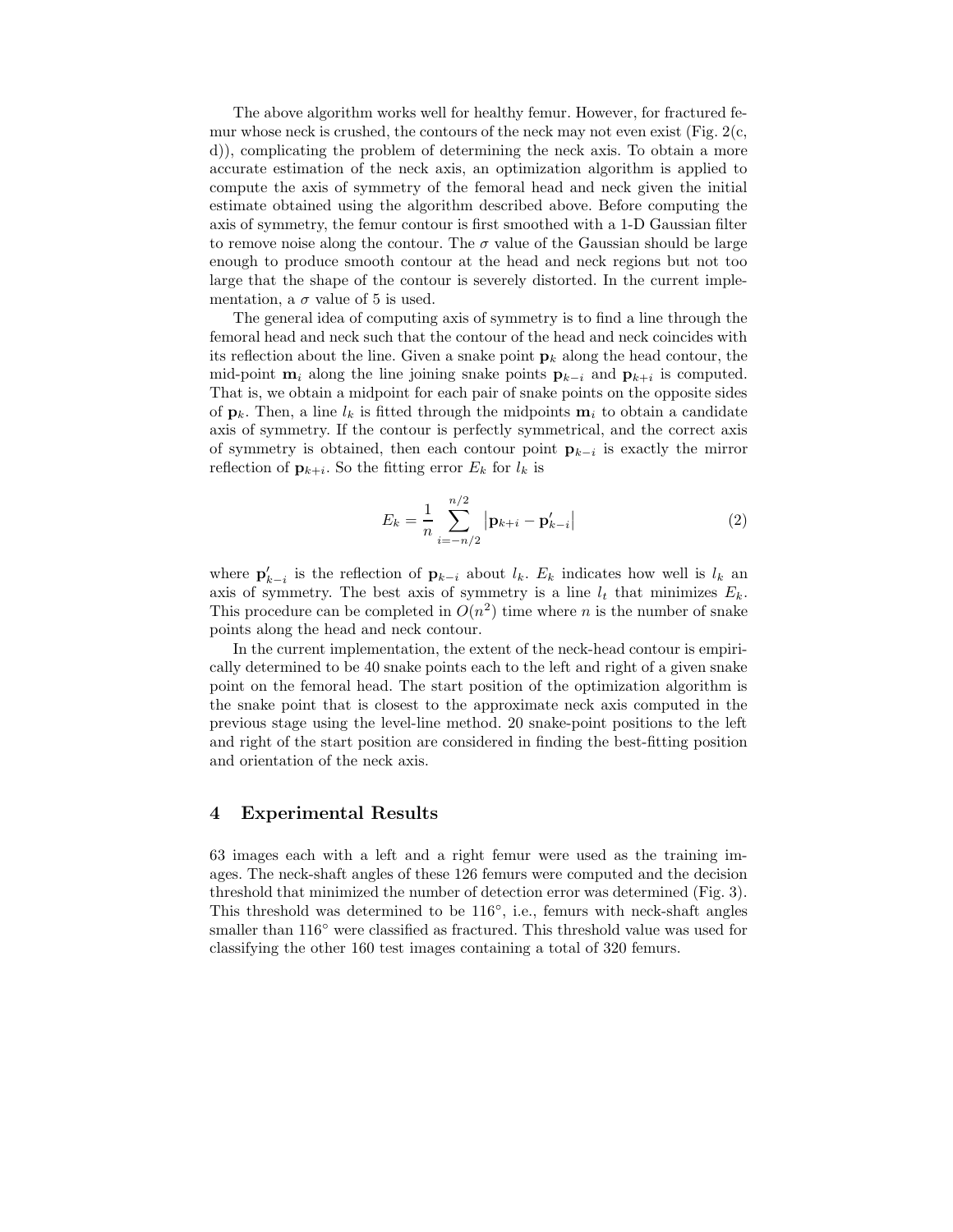

Fig. 3. Measured neck-shaft angles of training images. (a) Left femurs. (b) Right femurs. Dots: healthy femurs, squares: fractured femurs, dashed line: decision threshold.

|                          | training       |                        |            | testing    |                        |            |
|--------------------------|----------------|------------------------|------------|------------|------------------------|------------|
| classified               |                | left femur right femur | both       |            | left femur right femur | both       |
| correctly as fractured   | 12             |                        | 15         |            |                        | 15         |
| correctly as healthy     | 48             | 56                     | 104        | 134        | 147                    | 281        |
| sub-total                | 60             | 59                     | 119        | 142        | 154                    | 296        |
|                          | $(95.2\%)$     | $(93.7\%)$             | $(94.4\%)$ | $(88.8\%)$ | $(96.3\%)$             | $(92.5\%)$ |
| incorrectly as fractured | $\overline{2}$ |                        | 3          | 5          |                        |            |
| incorrectly as healthy   |                |                        | 4          | 13         | 5                      | 18         |
| sub-total                | 3              | 4                      |            | 18         | 6                      | 24         |
|                          | $(4.8\%)$      | $(6.3\%)$              | $(5.6\%)$  | $11.3\%$   | $(3.8\%)$              | $(7.5\%)$  |
| Total                    | 63             | 63                     | 126        | 160        | 160                    | 320        |

Table 1. Summary of training and testing results.

Table 1 summarizes the classification performance on the training and testing data. 94.4% of the training images and 92.5% of the testing images are correctly classified. Figures 4 and 5 illustrate sample femurs that are correctly classified.

Visual inspection of the wrongly classified femurs indicate two main sources of error in the training and testing data. First, some fractured femurs are missed by the algorithm because there is no significant change of neck-shaft angle. These fractured femurs can be divided into two main categories:

- 1. Some fractures at the femoral necks cause the femoral heads to be displaced along the neck axes. As a result, there are no significant changes of neck-shaft angles though the shapes of the femoral head and neck regions are changed.
- 2. Some fractures are very slight cracks of the bones, and others are complete breakage of the femoral necks without significant displacements of the femoral heads. In these cases, there are no significant changes of both the neck-shaft angles and the shapes of the femoral head and neck regions.

These fractures can only be detected using other criteria and methods.

The second source of error is due to the misclassification of healthy femurs as fractured. These cases can be categorized into two types: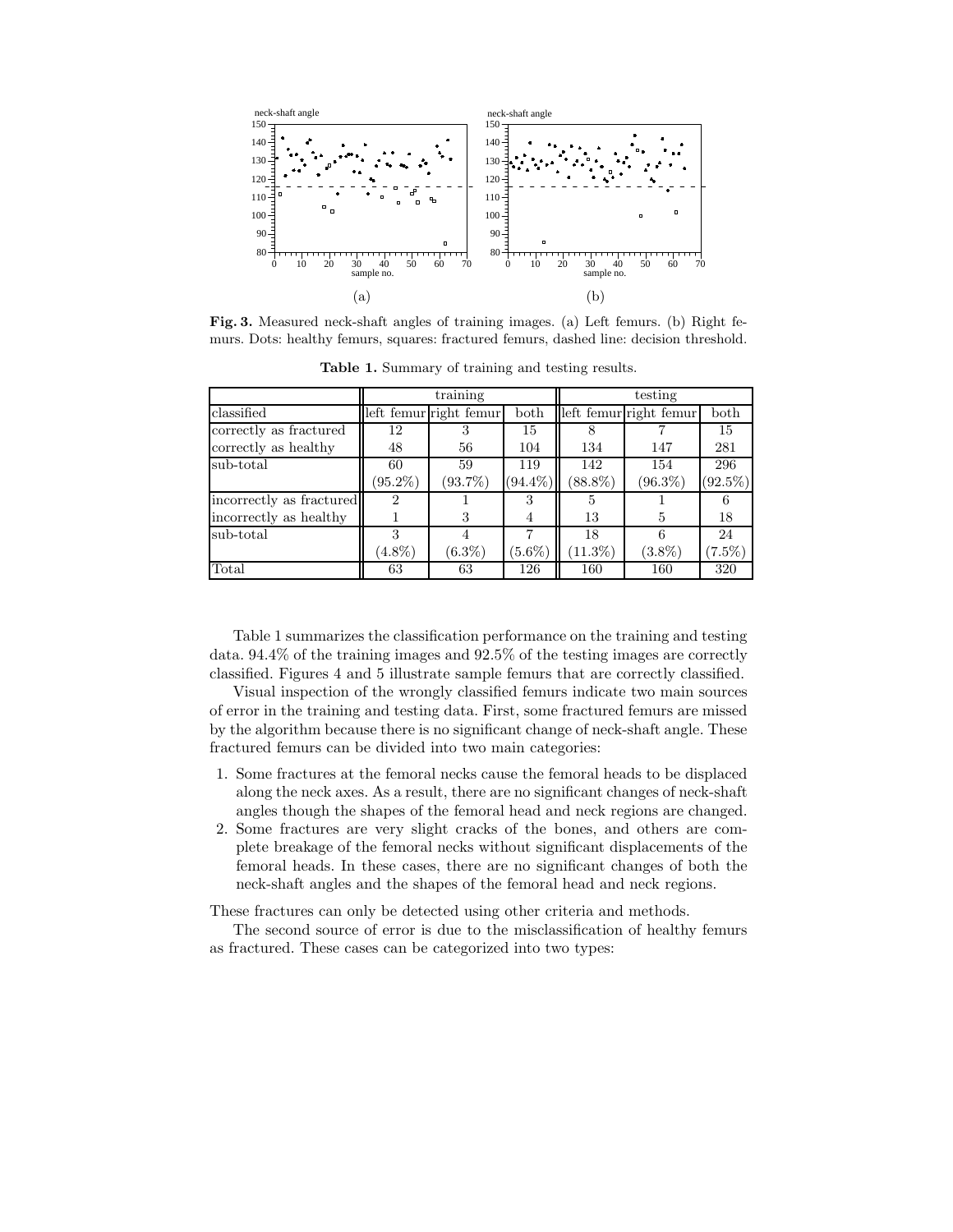

Fig. 4. Femurs correctly classified as healthy.



Fig. 5. Femurs correctly classified as fractured.

- 1. The femoral shafts are either very short or completely missing in the x-ray images. As a result, it is impossible to compute the shaft axes correctly.
- 2. The x-ray images are taken at unusual pose causing the shapes of the femurs to be distorted.

The first problem can be solved using methods that do not need the shaft to make correct classifications, and the second can be solved only with 3D models.

The above two sources of complications account for the majority of the misclassifications (Table 2). Only one femur among the training images and two among the testing images are wrongly classified due to the failure of the algorithm in computing the correct neck-shaft angle. That is, the algorithm fails to compute the correct neck-shaft angle for only 0.7% of the samples.

## 5 Conclusion

A method of computing neck-shaft angle for detecting femur fracture is presented in this paper. Given the contour of a femur, level lines that are perpendicular to the contour are computed. The mid-points of the level lines at the shaft are aligned with the shaft axis. The largest bundle of long level lines at the head gives an approximation of the neck axis. Given this approximation, an optimzation algorithm is applied to find the best-fitting axis of mirror reflection of the headneck contour. This axis of mirror reflection is the best-fitting neck axis. The neck-shaft angle can now be computed from the neck and shaft axes. Test results show that the algorithm correctly computed the neck-shaft angles for 99.3% of